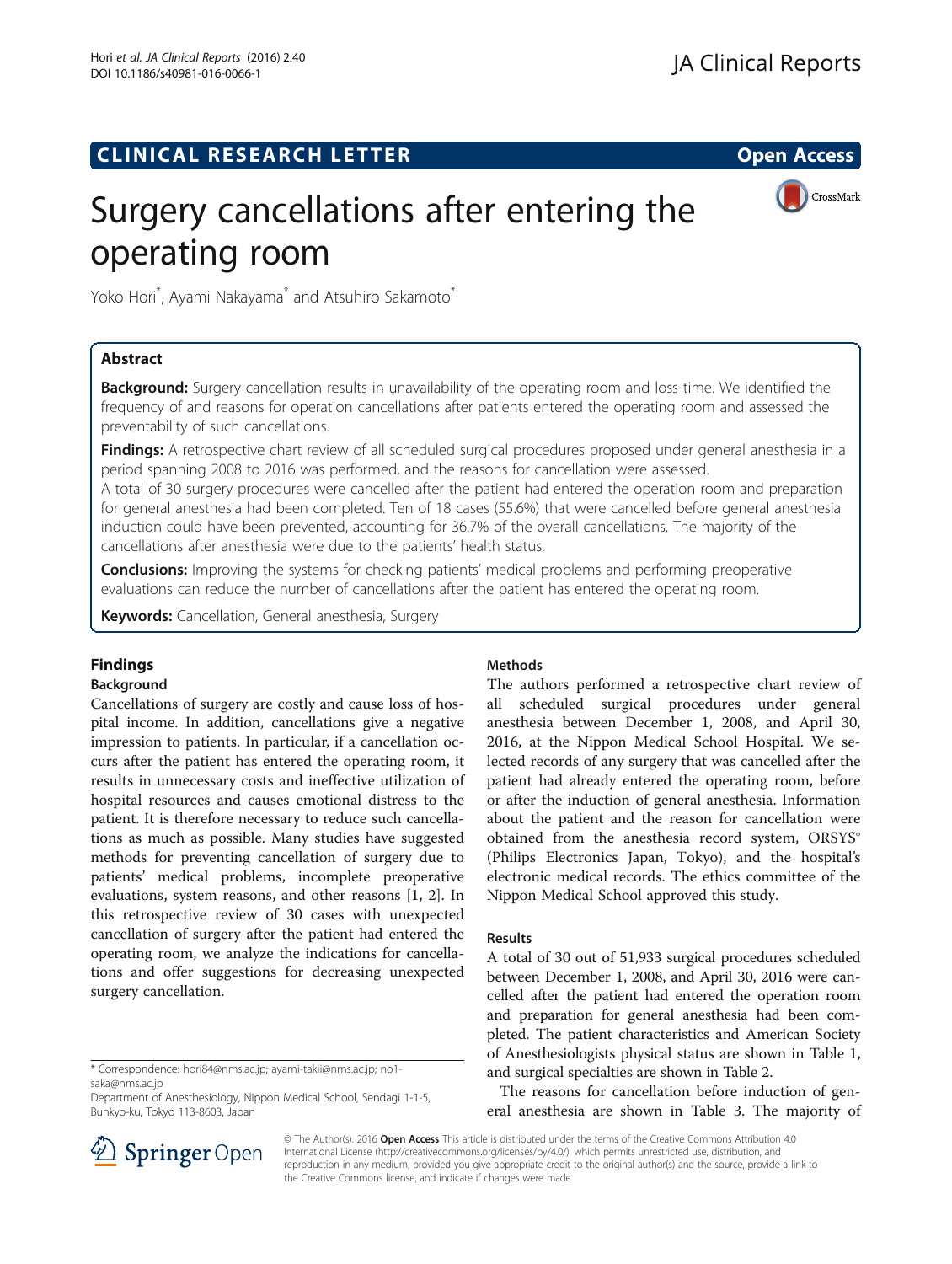<span id="page-1-0"></span>Table 1 Details of the patients' characteristics of those who had their surgeries cancelled

| Patient characteristics             | Total $(n = 30)$          |  |  |
|-------------------------------------|---------------------------|--|--|
| Mean age (years)                    | $61.5 \pm 22.1$ (0.25-89) |  |  |
| Sex (male/female)                   | 18/12                     |  |  |
| Operating room time (minutes)       | $44.3 \pm 48.8$ (20-217)  |  |  |
| ASA physical status                 |                           |  |  |
|                                     | $3(10.0\%)$               |  |  |
| $\mathcal{P}$                       | 18 (60.0%)                |  |  |
| 3                                   | 7(23.3%)                  |  |  |
| 4                                   | 2(6.7%)                   |  |  |
| Surgery cancelled before anesthesia | 18 (60.0%)                |  |  |
| Surgery cancelled after anesthesia  | 12 (40.0%)                |  |  |

Data are means, mean ± SD, ranges (minimum–maximum), or number of patients.

cases were cancelled before anesthesia because of the patient's health status. The possibility of surgery cancellation being preventable in these cases is shown also in Table 3. Two of four cases of atrial fibrillation were preventable, as this was overlooked on the preoperative 12-lead electrocardiograms. In all four shock cases, the surgeon decided in surgery that the patients' hemodynamic state was too unstable due to their condition: intestinal necrosis, multiple injuries, excessive bleeding, or disseminated intravascular coagulation (DIC). An elective surgery had to be postponed as the patient had undergone percutaneous coronary intervention (PCI) 3 days earlier, which was not communicated to the surgeon beforehand. The cancellation of surgery in two hypoxemia and two fever cases was preventable, as the associated vital signs were observed on the day prior to the scheduled surgery in the general ward. A case of head injury just before entering the operation room received a prioritized head computed tomography (CT) scan prior to anesthesia. In another case, a pacemaker check could not be performed before surgery because of the lack of the appropriate medical equipment. Thus, in total, surgery cancellations could have been

|  | Table 2 Operations cancelled by specialism |  |  |  |
|--|--------------------------------------------|--|--|--|
|--|--------------------------------------------|--|--|--|

| Operations cancelled by specialism       | Total $(n = 30)$ |
|------------------------------------------|------------------|
| Orthopedic surgery                       | 11 (36.7%)       |
| General surgery                          | 5(16.7%)         |
| Vascular surgery                         | 4 (13.3%)        |
| Pulmonary surgery                        | 3 (13.3%)        |
| Ophthalmic surgery                       | 3 (13.3%)        |
| Surgery of Critical Care Medicine Center | 2(6.7%)          |
| Gynecologic surgery                      | $1(3.3\%)$       |
| Electric convulsive therapy              | 1 (3.3%)         |

Data show number of patients (and percentage)

| Surgery cancellation reason     |                | Number Preventable | Prediction is<br>difficult |
|---------------------------------|----------------|--------------------|----------------------------|
| Patient health status           |                |                    |                            |
| Atrial fibrillation             | 4              | $\mathfrak{D}$     | $\mathfrak{D}$             |
| Shock status                    | 4              | $\Omega$           | 3                          |
| Hypertension                    | 1              | $\Omega$           | 1                          |
| Cardiac arrest                  | 1              | $\Omega$           | 1                          |
| After PCI                       | 1              | 1                  | $\Omega$                   |
| Hypoxemia                       | $\overline{2}$ | 2                  | $\Omega$                   |
| Fever                           | $\mathfrak{D}$ | $\mathfrak{D}$     | $\Omega$                   |
| Head banging                    | 1              | 1                  | $\Omega$                   |
| System reason                   |                |                    |                            |
| Necessity of pacemaker<br>check | 1              |                    | 0                          |
| Patient issue                   |                |                    |                            |
| Surgery rejection               | 1              | 1                  | 0                          |
| Total                           | 18             | 10 (55.6%)         | 8 (44.4%)                  |
|                                 |                |                    |                            |

Table 3 Cases surgery cancelled before anesthesia and cause of cancellation.

PCI percutaneous coronary intervention

prevented in 10 (55.6%) of 18 cases before general anesthesia, accounting for 33.3% of overall cancellations.

Cases in which surgery was cancelled after anesthesia and the causes of cancellation are shown in Table 4. A change in the patient's physical status after induction of general anesthesia, such as sudden drug-related anaphylactic shock, arrhythmias, and hypoxemia caused by atelectasis, is difficult to prevent. Regarding the outcomes after surgery cancellation, in cases of cancellation before anesthesia, 12 of 18 patients underwent the procedure at a later date. The condition of the three patients who were in shock died soon after cancellation, and one patient died within 24 days, which is a high mortality rate. In the cases of hypertension and cardiac arrest, the elective cataract surgery was not performed. In the cases

Table 4 Cases surgery cancelled after anesthesia and cause of cancellation

| Surgery cancellation reason | Total $(n = 12)$ |
|-----------------------------|------------------|
| Anaphylactic shock          | 3                |
| Arrhythmias                 |                  |
| Arterial fibrillation       | 1                |
| CAVB                        | 1                |
| TdP                         | 1                |
| Cardiac arrest              | 1                |
| Hypoxemia                   | 1                |
| Anemia                      | 1                |
| Other                       | 3                |

CAVB complete atrioventricular block, TdP Torsades de pointes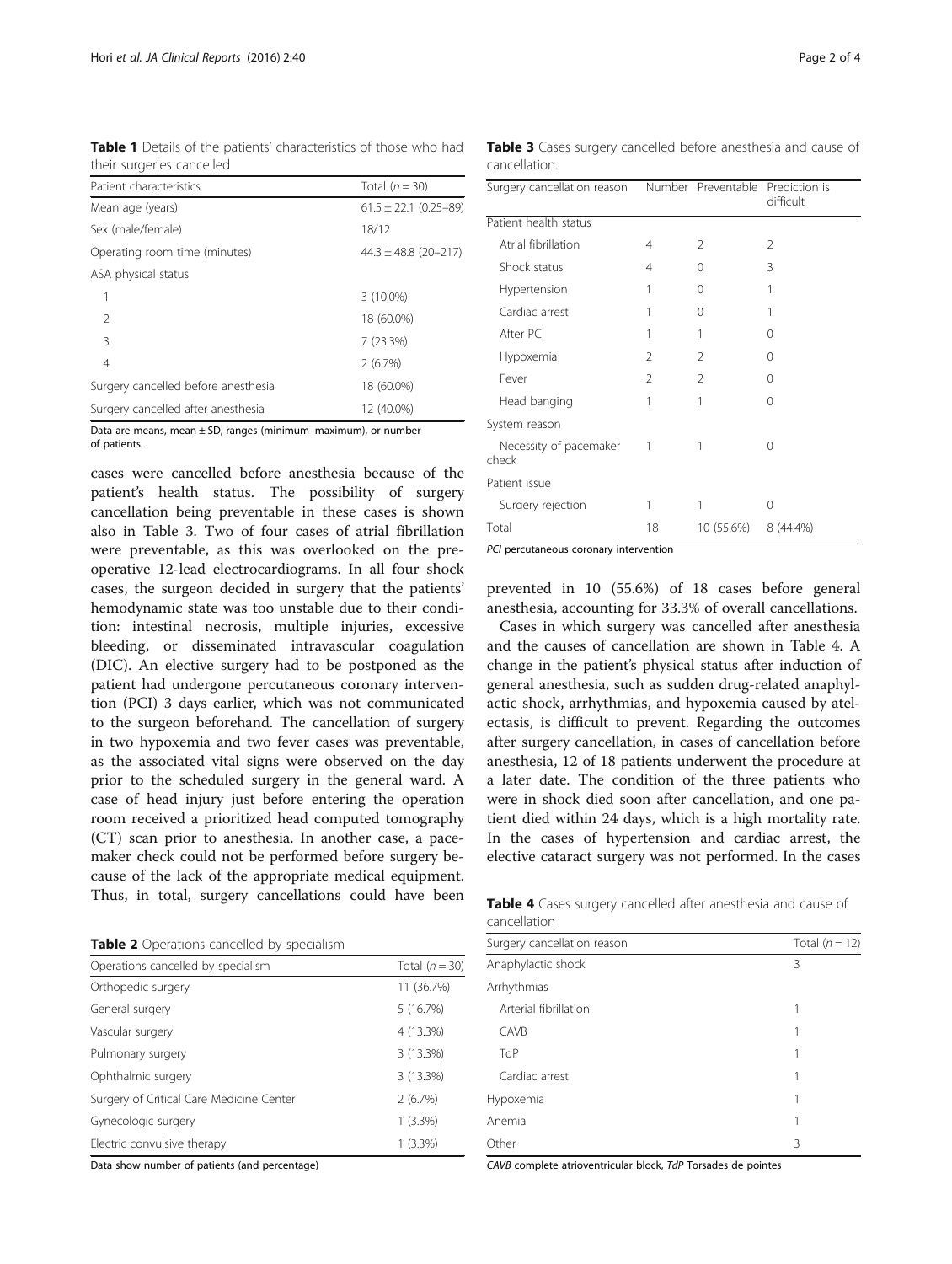<span id="page-2-0"></span>of cancellation after anesthesia, 10 of 12 patients underwent the procedure at a later date after an appropriate solution was implemented. The remaining two cases received more conservative treatment.

#### Discussion

Our study highlights the role of insufficient evaluation of cases in which surgery is cancelled after the patient has entered the operating room. Several studies have shown the importance of preoperative anesthetic evaluation in the prevention of surgery cancellation [1–3]. Preoperative assessment by the anesthesiologist plays an important role in minimizing patient perioperative risk and preparation before surgery [4].

A Chinese study has reported that the rate of cancellations after patients entered the operating room was 0.21% [5]. A study of cardiac surgical case cancellations in Massachusetts indicated that 0.84% of such surgeries were cancelled after the patient had entered the cardiac surgical operating room [6]. In our study, the cancellation rate was less than 0.01%, which was relatively low. The probable reasons for this were as follows: there are very few day surgery cases in our hospital; all patients receiving general anesthesia should undergo a medical examination and evaluation by the anesthesiologist on the day before the operation [[7, 8](#page-3-0)].

Our case review suggested that some of the cancellations could have been prevented or that the surgery could have been delayed before the patient entered the operating room and before anesthesia. In particular, the preoperative examinations planned by the attending surgeon should be checked, and vital signs at the ward should be confirmed by ward staff. A double-checking system could also be implemented, involving a nurse checking the essential preoperative examinations before the anesthesiologist does [\[9](#page-3-0)]. Requests for medical devices, such as a pacemaker, should be confirmed the day prior to surgery; not doing so constitutes a lack of communication.

Based upon our study, we propose the following preoperative evaluations. Patients' vital signs (blood pressure, heart rate, body temperature, and oxygen saturation) should be measured accurately at their ward by the ward nurse and should be checked by the anesthesiologist. A structured preoperative assessment has been reported to improve operating room efficiency and reduce surgery cancellations [\[10\]](#page-3-0). A standardized preoperative evaluation checklist can also reduce the number of cancellations [[11\]](#page-3-0). Required preoperative examinations, such as 12-lead electrocardiogram, laboratory analysis, and chest X-ray, should be confirmed before surgery and double-checked whenever possible. The patients' medical history should be shared, and

communication among the medical staff should be optimal.

Surgery cancellations after induction of general anesthesia are difficult to prevent, as the main reason for such cancellations is sudden and unexpected changes in the patient's condition, such as anaphylactic shock or arrhythmia.

There were several limitations to this study. This was a retrospective, single-facility study, and the information was obtained only from medical records. No statistical analysis was performed as the number of cancellation cases was small.

#### Conclusion

Improving the assessment of patients' medical problems and preoperative evaluations can reduce the number of surgery cancellations after the patient has entered the operating room.

#### Abbreviations

CT: Computed tomography; DIC: Disseminated intravascular coagulation; PCI: Percutaneous coronary intervention

#### Acknowledgements

We gratefully acknowledge the work of past and present members of our institution.

#### Funding

Not applicable

#### Authors' contributions

YH and AN conceived of the study and participated in its design and coordination. AS supported the management. All authors read and approved the final manuscript.

#### Competing interests

The authors declare that they have no competing interests.

## Consent for publication

Not applicable

#### Ethics approval and consent to participate

The ethics committee of the Nippon Medical School approved this study.

#### Received: 6 August 2016 Accepted: 18 November 2016 Published online: 25 November 2016

#### References

- 1. Ferschl MB, Tung A, Sweitzer B, Huo D, Glick DB. Preoperative clinic visits reduce operating room cancellations and delays. Anesthesiology. 2005;103: 855–9.
- 2. van Klei WA, Moons KG, Rutten CL, Schuurhuis A, Knape JT, Kalkman CJ, et al. The effect of outpatient preoperative evaluation of hospital inpatients on cancellation of surgery and length of hospital stay. Anesth Analg. 2002;94: 644–9.
- 3. Cihoda JH, Alves JR, Fernandes LA, de Souza Neto EP, Cihoda JH. The analysis for the causes of surgical cancellations in a Brazilian university hospital. Care Manag J. 2015;16:41–7.
- 4. Association of Anaesthetists of Great Britain and Ireland. Pre-operative assessment and patient preparation the role of the anaesthetist. AAGBI Safety Guidelines. 2010.
- 5. Chang JH, Chen KW, Chen KB, Poon KS, Liu SK. Case review analysis of operating room decisions to cancel surgery. BMC Surg. 2014;14:47.
- 6. Fitzsimons MG, Dilley JD, Moser C, Walker JD. Analysis of 43 intraoperative cardiac surgery case cancellations. J Cardiothorac Vasc Anesth. 2016;30:19–22.